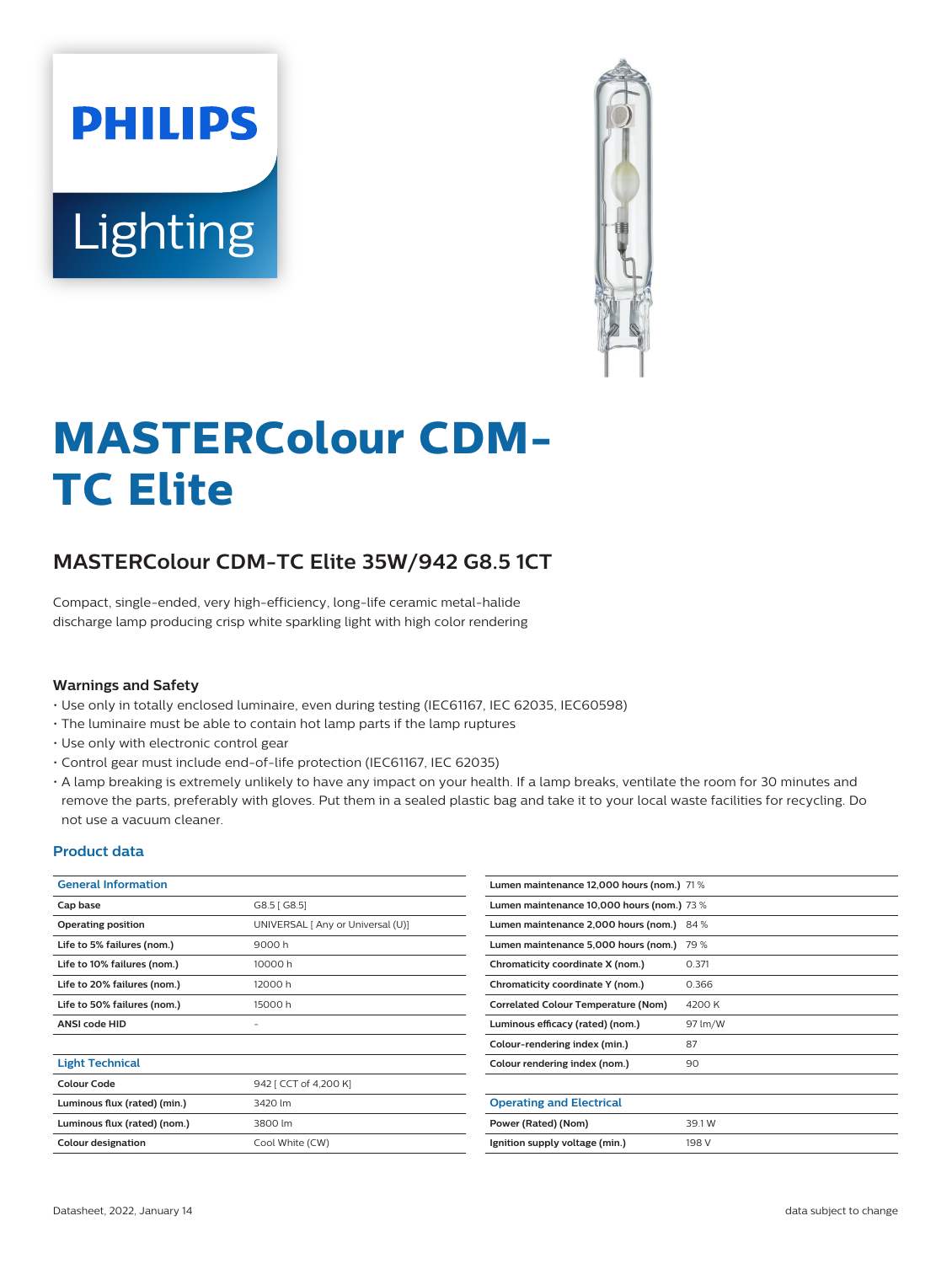# **MASTERColour CDM-TC Elite**

| Re-ignition time (min.) (max.)     | 15 min           | Damage factor D/fc (max.)            | 0.4                                    |
|------------------------------------|------------------|--------------------------------------|----------------------------------------|
| Ignition time (max.)               | 30 <sub>s</sub>  |                                      |                                        |
| Voltage (Max)                      | 97 V             | <b>Luminaire Design Requirements</b> |                                        |
| Voltage (Min)                      | 85 V             | Bulb temperature (max.)              | 500 °C                                 |
| Voltage (Nom)                      | 91 V             | Pinch temperature (max.)             | 300 °C                                 |
|                                    |                  |                                      |                                        |
| <b>Controls and Dimming</b>        |                  | <b>Product Data</b>                  |                                        |
| <b>Dimmable</b>                    | No               | Full product code                    | 871869648469200                        |
| Run-up time 90% (max.)             | 3 min            | Order product name                   | MASTERColour CDM-TC Elite 35W/942 G8.5 |
|                                    |                  |                                      | 1CT                                    |
| <b>Mechanical and Housing</b>      |                  | EAN/UPC - product                    | 8718696484692                          |
| <b>Lamp Finish</b>                 | Clear            | Order code                           | 48469200                               |
| <b>Bulb shape</b>                  | $T14$ [ T 14 mm] | SAP numerator - quantity per pack    | $\overline{1}$                         |
|                                    |                  | Numerator - packs per outer box      | 12                                     |
| <b>Approval and Application</b>    |                  | <b>SAP material</b>                  | 928193805129                           |
| Mercury (Hg) content (nom.)        | 4.9 mg           | SAP net weight (piece)               | 9.000 g                                |
| Energy consumption kWh/1,000 hours | 43 kWh           | <b>ILCOS code</b>                    | MT/UB-35/942-H-G8.5-17/85              |
|                                    |                  |                                      |                                        |
| <b>UV</b>                          |                  |                                      |                                        |
| PET (NIOSH) (min.)                 | 8 h/500lx        |                                      |                                        |
|                                    |                  |                                      |                                        |

## **Dimensional drawing**

 $D$ .

| Product                | $D(max)$ O                           |  | L (min) L (max) L | C (max) |
|------------------------|--------------------------------------|--|-------------------|---------|
| MASTERColour CDM-TC    | 15 mm 5.2 mm 51 mm 53 mm 52 mm 85 mm |  |                   |         |
| Elite 35W/942 G8.5 1CT |                                      |  |                   |         |

#### **MASTERColour CDM-TC Elite 35W/942 G8.5 1CT**

## **Photometric data**





**LDLD\_CDMTC-E\_0003-Light distribution diagram**

Datasheet, 2022, January 14 2 data subject to change